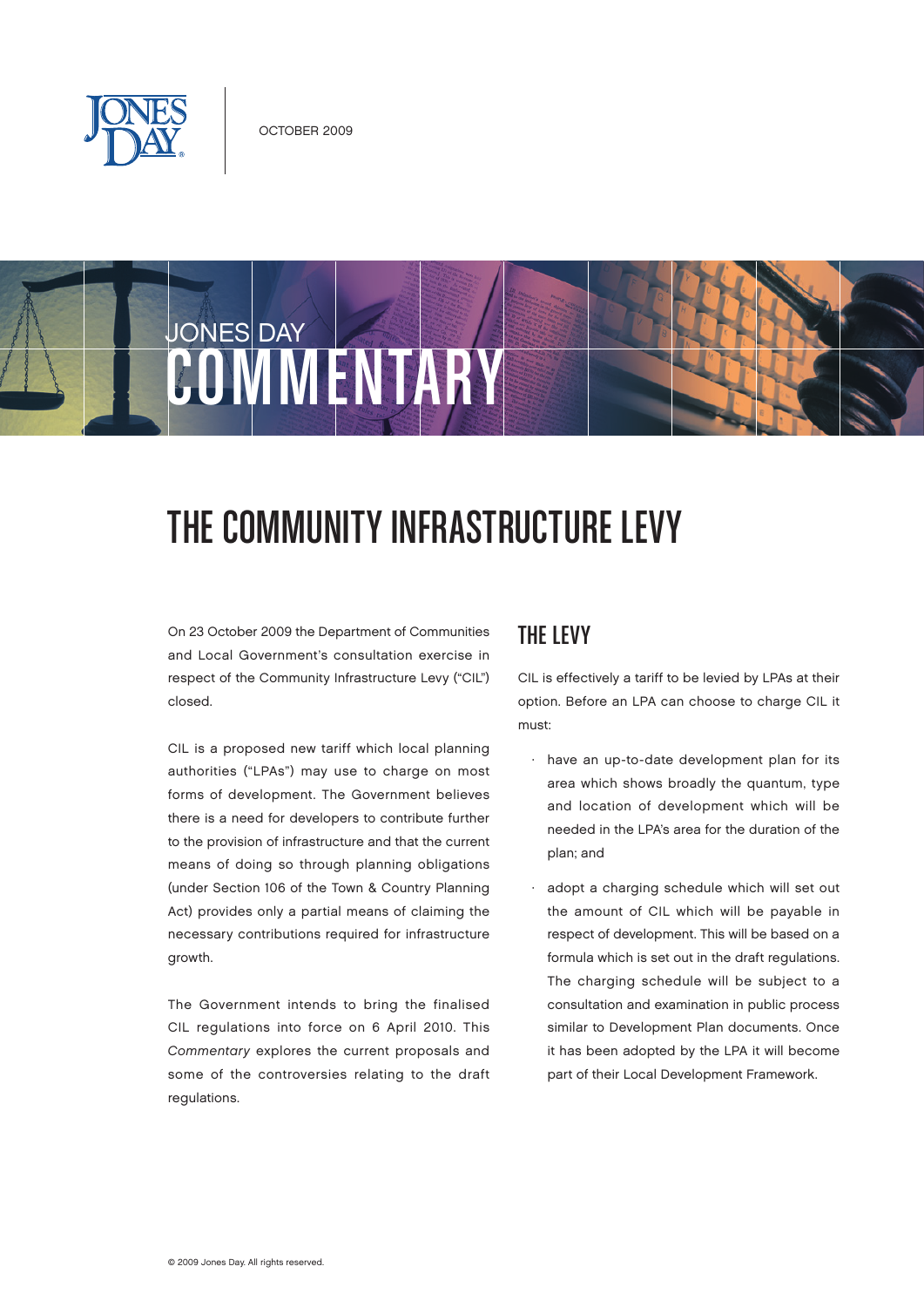### HOW MUCH CIL WILL BE PAYARI F?

The Government will allow LPAs to introduce their own rates for their own areas. In setting these rates, LPAs will be required to consider various factors, including the potential effect of CIL upon the economic viability of development as a whole across their areas.

LPAs will also have the flexibility to set different CIL rates for different types of development or for development in different geographical zones.

There will, however, be some standardisation nationally:

- · the rate will be set in pounds per square metre gross internal area floorspace; and
- · the LPAs will have to apply indexation from the date of the adoption of their charging schedule until the grant of the relevant planning permission (the indexation will be set nationally).

#### WHICH DEVELOPMENTS WILL BE SUBJECT to CIL?

CIL will be chargeable on most forms of development, although there are some exceptions. Some of the most notable of these exceptions are:

- · household development by home owners (but not so as to increase the number of dwellings);
- · for non-residential development, there will be a de minimis threshold of a 100 sq.m. GIA increase;
- · changes of use within the same use class under the Town & Country Planning (Use Classes) Order;
- permitted changes of use between use classes pursuant to the General Permitted Development Order; and
- · a total exemption for developments by charities for charitable purposes.

The Government's apparent intention is that CIL will only be chargeable on developments which are the subject of planning permissions granted after a charging schedule has come into effect in the relevant area. However, the draft regulations would allow for some types of development granted permission prior to the adoption of a charging schedule to be caught by the CIL regime. We can advise clients further on this. We have also sent representations to the Department of Communities and Local Government to point out this flaw.

#### WHO PAYS CIL?

Anybody can assume liability for CIL for a given development.

However, if no one assumes liability before the commencement of a development, or if a party who has assumed liability defaults, the owners of the land will be liable.

An assumption of liability may be withdrawn or transferred before the commencement of development.

#### WHEN WILL CIL BE PAYABLE?

Payment will be due on commencement of development under the planning permission. However, if the correct procedures are followed, there will be a 28-day payment window after commencement of development. We can advise clients further on the likely procedures required by the regulations.

#### **ENFORCEMENT**

The Government proposes to give various new powers to LPAs to deal with breaches of the CIL regulations. For example, LPAs will be empowered to add interest and surcharges to late and unpaid CIL. Moreover, a CIL Stop Notice could require a development to stop if CIL has not been paid. Failure to comply with such a notice would be a criminal offence.

#### WHAT WILL HAPPEN TO SECTION 106?

The Government is proposing to scale back the applicability of planning obligations under Section 106 to allow them only to be used for mitigation of impacts which arise directly and solely from the proposed development. The